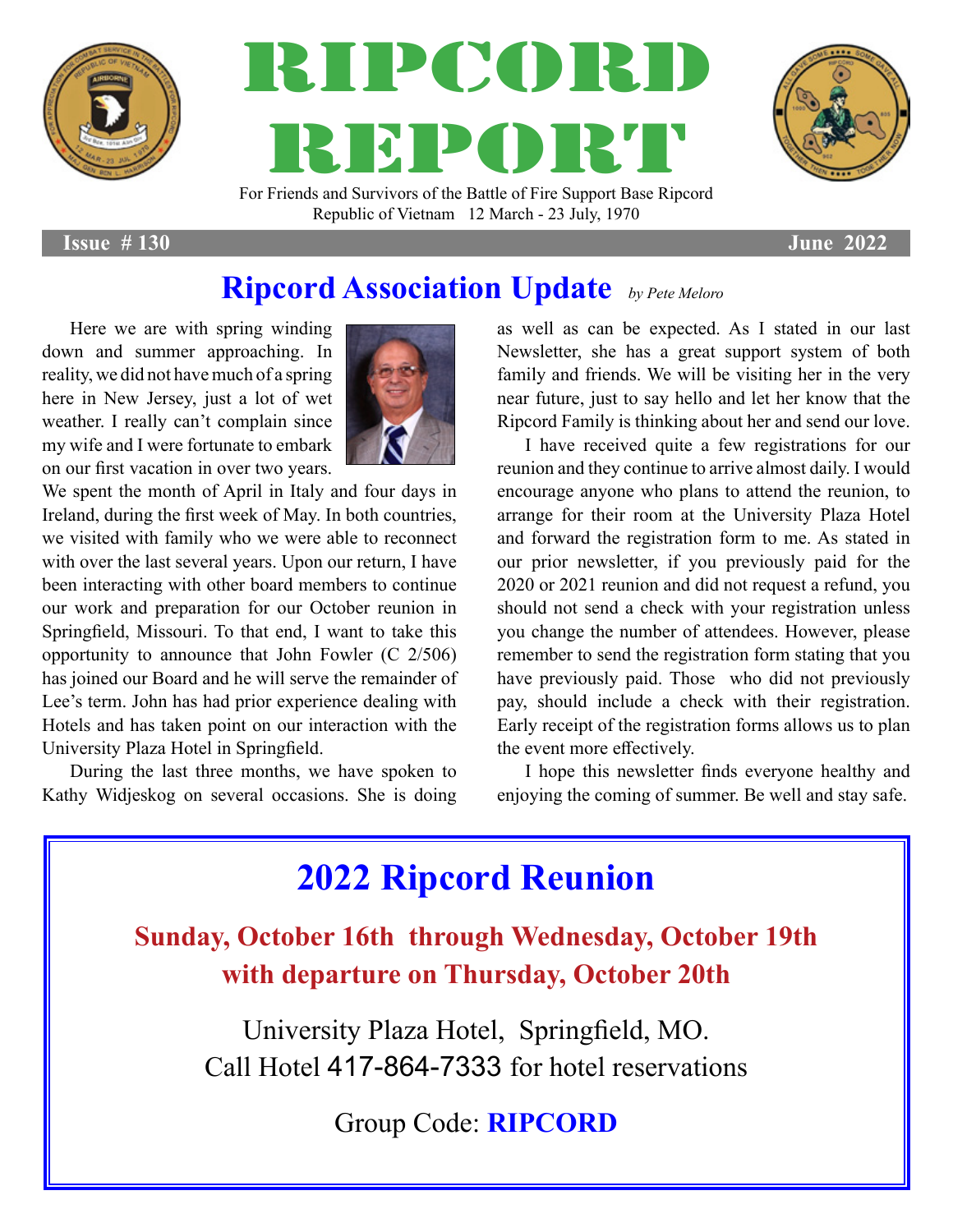### **Ripcord Book Project and Interviews Jim Smither GVSU Veterans History Project**

When I started conducting interviews with Ripcord veterans back in 2011, my purpose was simply to record the veterans' stories and make them accessible to the public in complete form. I had read Keith Nolan's book, and for the first several years of doing interviews, each time I thought I had something new, I dug around in the book and eventually found it. Over time, however, I started finding things that were not in the book, and several places where some of the stories were incomplete or incorrect. Much of this new information came from men who had not been interviewed by Nolan, many of whom had connected with the Ripcord Association after reading his book. Later books on the Ripcord campaign by Gen. Ben Harrison and Chris Brady also included valuable new material. Somewhere along the line, I realized that I needed to take a crack at writing my own book that would incorporate the new material and also engage the campaign on a more scholarly level than the earlier books and get military historians to pay proper attention to the campaign.

In order to do the job properly, I will need the help of as many Ripcord veterans as possible. I've interviewed about 100 already, and would like to interview any others who are willing to share their stories. I will be at the Ripcord Reunion this year and will be doing interviews there, and can also arrange individual sessions for people in the Great Lakes region, especially Michigan, northwest Ohio, northern Indiana and Illinois, and southwestern Wisconsin, and can conduct telephone interviews (or even Zoom sessions) as needed. The interviews that I record will be posted on our project's YouTube channel first, and then transcribed and posted to our online archive. If you are not sure that you want to create this sort of public record of your story but still want to help make the book as complete and accurate as possible, I can also talk with you off the record for purposes of clarifying or verifying accounts of events that you witnessed that I have read or heard from others. Once I get into the actual writing of the book, I will also want to share parts of the manuscript with people with knowledge of the events or issues discussed in those sections, so if you are interested in helping in that way, please let me know.

If you are interested in being interviewed and will be at the reunion this year, please feel free to contact

me in advance to set up a session. I'll be available all day Sunday, Monday, Tuesday and Wednesday, and may have some time late in the day on Saturday or early Thursday as well. I'll also be drumming up business in the hospitality suite to fill any open slots. If you're interested in talking but not doing a full interview, let me know and we can try to connect while there. If you are not planning on attending the reunion but are still interested in sharing your story in some fashion, feel free to contact me as well.

I should also warn you that if you sign up for the reunion and have not done an interview yet, I may try to contact you and sign you up. Frank Marshall and I have agreed that he will share people's contact information with me, but only if they allow it. I understand that not everyone is comfortable with being interviewed, and don't want to harass anyone who doesn't want to be bothered.

The best way to contact me will be by email at [smitherj@gvsu.edu.](mailto:smitherj@gvsu.edu) You can also leave me a voice mail message on my office phone, (616) 331-3422.

**If you are interested in viewing the Ripcord interviews that I have conducted, you can access both our YouTube channel and online archive from the home page of our project website, [www.gvsu.edu/](http://www.gvsu.edu/vethistory) [vethistory](http://www.gvsu.edu/vethistory)**. Some of the interviews on YouTube are also in the main archive, but others are not. Note: If you use the search feature of the online archive, the system will search all of the university's digital collections, which can sometimes generate a lot of hits that aren't relevant. So, if you want to find John Smith's interview, you can put his full name into the search box, and then use the menu on the left to select just the Veterans History Project, and his interview will be the first thing to pop up. If you want to find Bob Leibecke's interview, he has a lot less competition, so the last name will be enough, and you won't need to narrow the search.

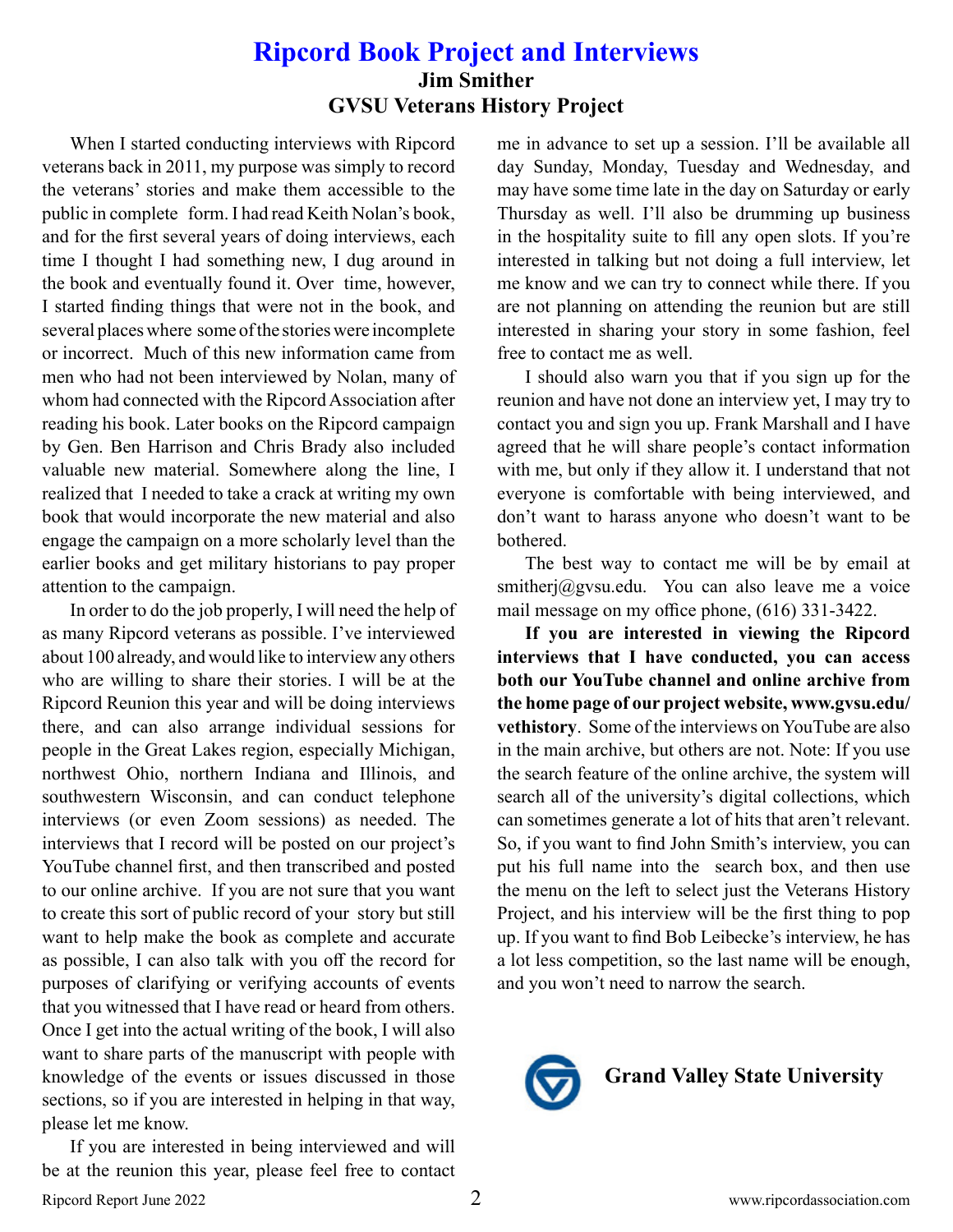### **John Fowler joins the Firebase Ripcord Association Board of Directors**

John will serve as Ripcord Association hotel liaison for this and future reunions. He brings



several years of experience finding hotels and negotiating contracts for an industry association that held two conferences each year.

Please contact John 614-893-3418 with any questions you may have about hotel reservations or accommodations. Important! Room reservations must be made by September 14, 2022 to get the \$94/nightly rate. After that date, room reservations will be based on availability and will be charged at the standard room rate. Rooms set aside for Ripcord will go back into the hotel inventory. Please make your reservations as early as possible! *(John served as Platoon Sgt. in C 2/506 during the Battle of Ripcord.*

### **ATTENTION GOLFERS**

Ripcord Reunions have been advertising to the attendees, a *GOLF OUTING* for years. Usually on the second day of the reunion. We would like to know how many attendees this year still want to play golf and if one of our members is willing to organize and arrange the details. In the past, we have had good groups attending. If memory serves, probably 12 to 20 golfers. The job of the organizer will have to find a Springfield Golf Course, schedule for Monday, October 17, 2022 and try to get back-to-back tee times. Then, let us know the cost of playing, any cart fees and if they have clubs to rent. As always, this is an additional cost, not covered by the registration fee. We know that we are getting older and fewer of us play, however, some of our children or grandchildren are wanting to play too.

What we need to know in advance is: *How many want to play golf this year?* As of this writing, 50 Vets and 36 wives/family members have registered and SIX have said they will golf.

Please call if you want to play and/or if you will be willing to volunteer to organize:

#### BILL HEATH 1-520-518-6970

*Signed Up:* Lin Bashford, Rex Flansburg, Bill Hand, Paul Hansmann, Tony Little and Ron McCrory.

#### **Ripcord on Facebook**

*by Anthony Chritchlow*

 Good day to all Ripcord members. We are now up to 1152 Facebook members. It's been a few months since



Facebook made changes where anyone can join our room without our approval. I thought I would be spending all day deleting new members. I have found that very few people post on our page. I still delete people but only 1 or 2 every few weeks. If you are not in the know of the new policy, people can make posts in our room without being a member. So far this has not been a big problem.

 My wife and I are looking forward to the reunion. We may have to start walking there soon, if the price of gas gets any higher. It's June and we are still getting snow and rain here. But, we need it because of the drought. I want to thank everyone that posts on our page. You are the ones that keep us going. Keep posting pictures of your time in Vietnam. Ripcord area photos are the best, but any of your Vietnam pictures will work. Please keep us informed of the passings of any of our Ripcord brothers. We have reached a time in our lives that this will be more common. Be safe everyone. Have a safe summer. See you in October.

## Ripcord report

**Ripcord Report** is a publication of the **Ripcord Association**, and is the authoritative voice of history for the Battle of Fire Support Base Ripcord.

> **Ripcord Report** www.ripcordassociation.com

**Editor:** Bill Heath email: editor@ripcordassociation.com

**Design & Layout** Frank Marshall email: newsletter@ripcordassociation.com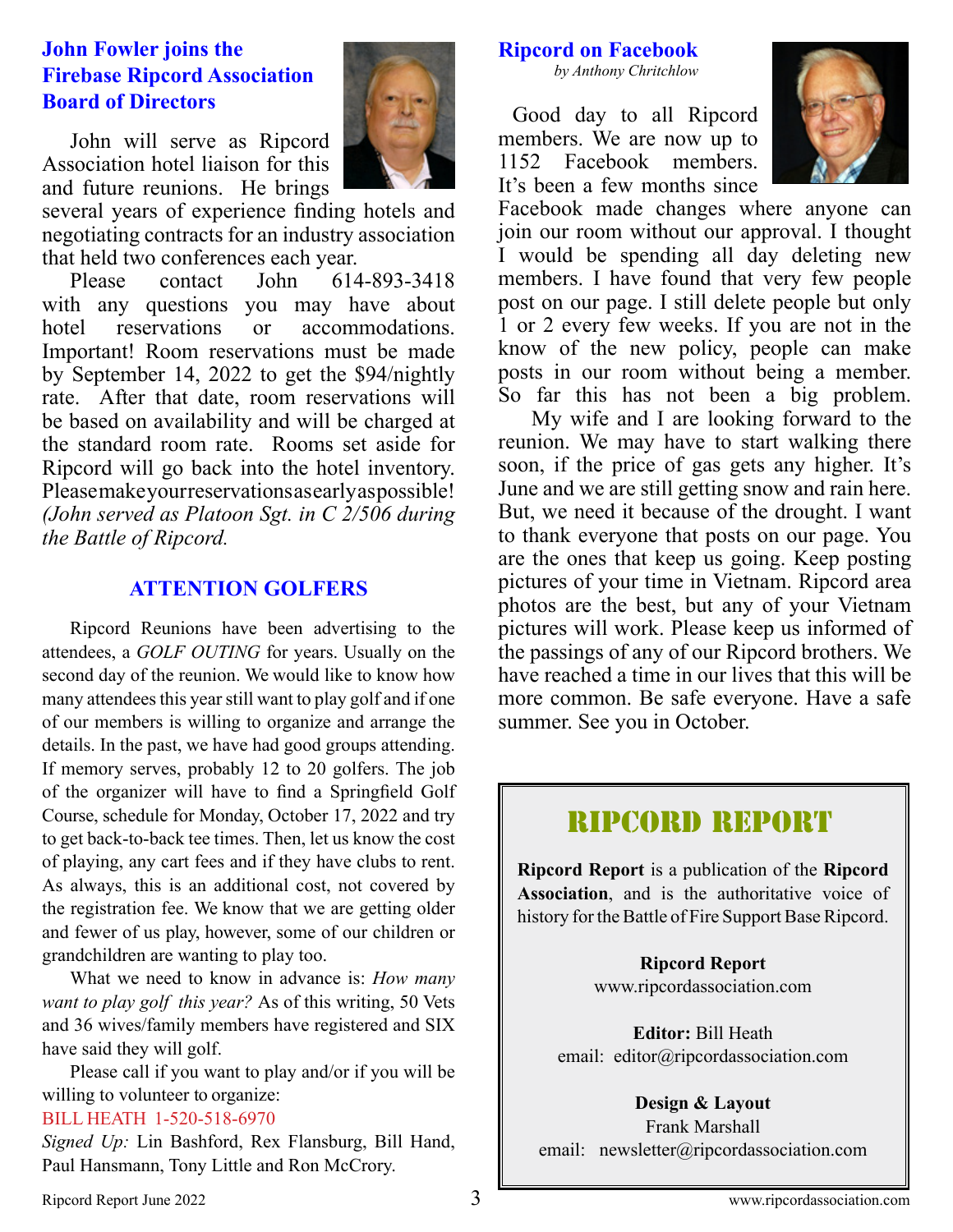# incoming mail

 My name is Bill Aeschliman and I was an operator of the Radar Set AN/MPQ-4, a counter-battery radar primarily used to find the location of enemy mortars and larger artillery. I was with the 2/320th, part of the 101st Airborne Division during the year 1970. We operated on several fire bases. (So many I get confused remembering which ones and in what order.) Our radar was moved to FSB Ripcord sometime in July. We got incoming on all fire bases but not like Ripcord.

 Our radar could only look in one direction at a time and it didn't take the NVA long to figure out a triangle mortar pattern. They would see us pointing in one direction and fire a mortar from our flank, where we couldn't see them. We would then turn the radar on that direction and they would fire from our other flank, making our radar useless except when they were firing from all directions at once. Battalion ordered us to pack up because we were being moved to FSB O'Reilly right next door. O'Reilly was an ARVN 105 howitzer battery and we could look down on Ripcord and see everything going on. Our radar was useless up there, too, because we couldn't tell the difference between our outgoing rounds and their incoming rounds. From there, I watched the closing of FSB Ripcord. My problem is that I haven't found anyone who can verify my radar being there in July 1970. Is there a roster of the gun batteries that were there and when? We were HHB 2/320th.

 P.S. FSB O'Reilly was a tiny base so small we had to set up outside the wire. The most scary nights of all my tour. I called back to Camp Eagle and had them send me out an M14 rifle with a starlight scope. Hope to make it to the Springfield reunion.

# **AN/MPQ-4**

AN/MPQ-4 was operating in KU-Band counter battery radar system used to locate enemy mortars and small artillery units, as well as to correct the fire of friendly mortar and artillery fire. It used a rectangular single curved parabolic reflector fed by a Foster Scanner to scan a required sector of 25 degrees. The transmitter was a self-oscillating magnetron type. The projectile traces were displayed on a B-scope. The radar provided quick identification to pinpoint enemy mortar positions in map coordinates, enabling artillery units to launch counter attacks.

The radar can be set up in less than 15 minutes. All the equipment is mounted on two two-wheel trailers. One trailer carries the primary radar equipment, while the other one carries the primary power supply (a petrol engine generator set) and auxiliary equipment such as the cable set and spare parts.

The radar was introduced in 1958 and remained one of the primary US counter-battery systems into the late 1970s. It has been replaced by the AN/TPQ-36 then. This type of radar was also produced under licence in Japan as the Type 92 mortar locating radar J/MPQ-N1.





*Before Chinook crash*



*After Chinook crash*

Ripcord Report June 2022 4 Www.ripcordassociation.com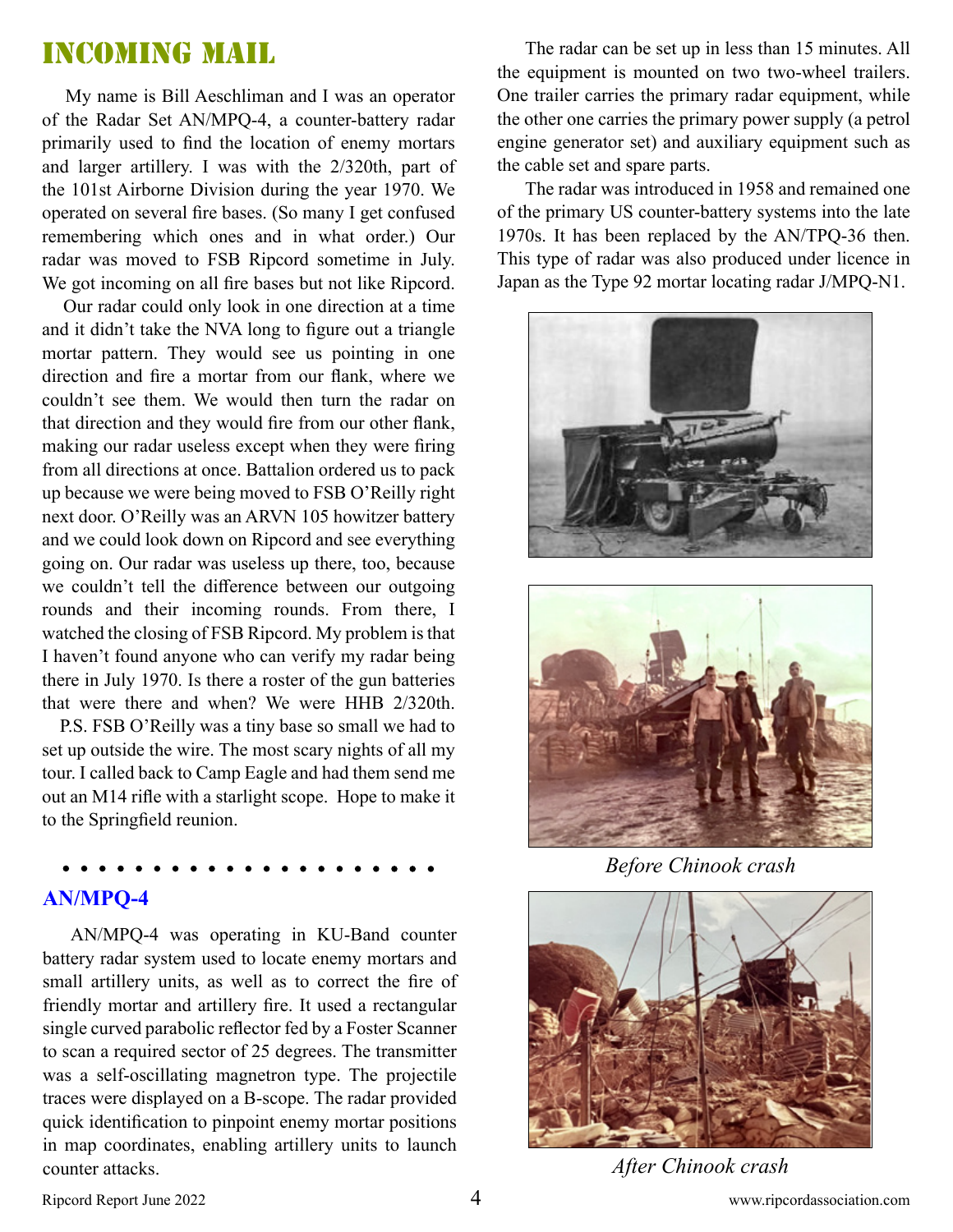### **Ripcord Ring**

At a previous Ripcord reunion a couple of people asked about getting a ring for Ripcord. Tony Little of D 2/506 talked to a jeweler and they designed a ring. After a few reviews and minor changes they produced the ring you see in the photos.

#### **New Prices...**

Standard size 10 or smaller Sterling Silver \$289.00 (size 10) 14k Yellow Gold - \$1659.00 (size 10) 10k Yellow Gold - \$989.00 (size 10)

If size 11 or larger Sterling Silver \$309.00 14k Yellow Gold - \$1709.00 10k Yellow Gold - \$1019.00 The attached pictures are Silver and Yellow Gold. This was a labor of love for Tony, I know he wears his proudly.

To Order : Call: 931-359-8199 Text: 931-909-2505 or Email: [tillisjewelry@gmail.com](mailto:tillisjewelry@gmail.com)

Ring Size : Metal: Yellow Gold 14kt or 10kt Silver Black Enameled - Yes or No

Tillis Jeweley is offering these rings at a discounted price about 30% off. The ring can be created with out without black enameling.



### **A Month In Time 52 Years Ago**

*By Bill Heath, Editor Ripcord Report*

As my family and I celebrated the Father's Day weekend together, I was wondering what I was doing back in 1970 on that day. Having kept a diary from my time in Vietnam, I looked up, Sunday June 21st, and saw that I had a work day in S-4 and a movie that night. It had been two months since I received a rear job and left Alpha Company, the end of nine months in country and 15 months since joining the Army. The following week, I left from Camp Evans with Sgt Bill Wagnon (A 2-506) to go on R&R to Tokyo, Japan. Japan was having "Expo 70", the World's Fair. Bill and I returned to Camp Evans on 8 July and went back to our jobs.

Two weeks later, Bill was wounded and in the hospital, never to return to Vietnam. He had lost his sight and now lives in Arizona.

On 21 July, just one month after Father's Day, I and other men from the rear area were gathered up to be airlifted onto Ripcord as reinforcements. We tried to land but were unable to because of intense enemy fire. We returned to Evans. We tried a second time a few hours later, and encountered the same problem with 51cal fire and incoming rounds. We finally arrived on Ripcord at 2130hrs (9pm) after the helicopters turned off their lights, so the NVA gunners could not see us as well. I had been praying not to die that day because it was my little brother's birthday and that date would be a future reminder of my death. Our group remained on the firebase that night, the 22nd and left during the extraction the 23rd. We had helped gather equipment into cargo nets for removal at dawn. First, everything had to be removed. Then the soldiers would leave. All this while under mortar and artillery fire. I witnessed the incoming round that killed PFC Gus Allen, Major Kenneth Tanner and Lt. Colonel Andre Lucas. The base and the landing zones were ablaze so helicopters hovered briefly over some bunkers and we took turns leaving. Back at Evans, we consoled each other and went back to our company areas. I went over to Alpha to see my friends and check on their condition after their battle on the 22nd. That was extremely hard on me to know they had 14 KIA and all but 6 wounded. I had been dodging mortar rounds on Ripcord and not helping Alpha.

The following day, the 24th, there was a USO show for everyone. That was a lot of JOY and SORROW in just one month.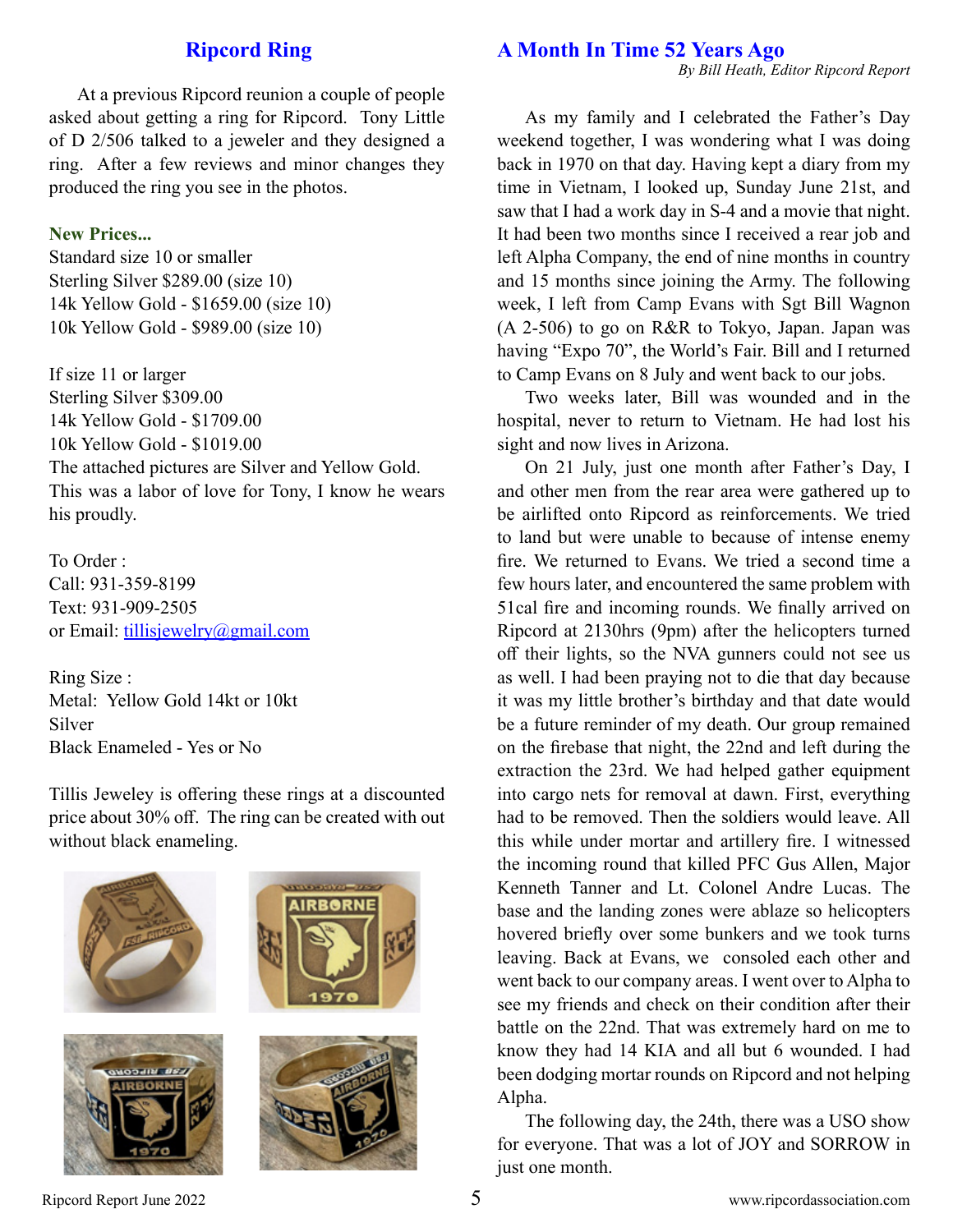### **Registered to attend the Springfield Reunion as of June 14th**

- Bob Leibecke
- Troy & Barbara Porter
- Bill Boles
- Kenneth & Saralyn Gainer
- Michael & Christine Dicken
- Rex & Carol Flansburg
- Jerry & Donna Manemann
- Ronald & Patricia Virgilio
- Tony & Koleen Little
- Everett Slaughter Jr
- Merle & Ruth Delagrange
- Joe & Diane McCarville
- Marc Aronson
- Alfred & Sondra Martin
- Greg & Kristi Kiekintveld
- Trisha & JD Rodger Guest
- George Pourchot
- Lin & Pinky Bashford
- Tommy & Judy Counts
- Kurt & Kaleb Bashford Guest
- Lisa Hill Guest
- William & Linda Heath
- Mary Meagher & John Hoek
- Jerone Buffington
- Bill & Lynn Hand
- Dan Brockmiller
- Robin Graham & Ann Halligan
- James & Michelle McCoy
- Ronald & June Cochran
- David & Ingrid Hietzke Lockwood
- William Tex Campbell
- Lyle Kohmetscher & Pam Stone
- Dale & Janet Tauer
- Brian Pautz
- John & Debbie Fowler
- Janet Hahn (Ricky Hahn)
- Ron & Linda McCrory
- Janice Allard
- David & Sophia Kenyon
- Peter & Chris Meloro
- Paul & Laura Hansmann
- Frank Marshall
- Ronald Zahn
- Paul Buhr
- David & Lisa Snyder
- Douglas & Iris Puffer
- Lawrence & Debbie Fieser
- Bob and Betty Worrall
- Dale & Sue Cooper
- Rudy & Linda Forsman



# **2022 Ripcord Reunion**

Sunday, October 16th through Wednesday, October 19th with departure on Thursday, October 20th

University Plaza Hotel, Springfield, MO. Call Hotel 417-864-7333 for hotel reservations Group Code: **RIPCORD**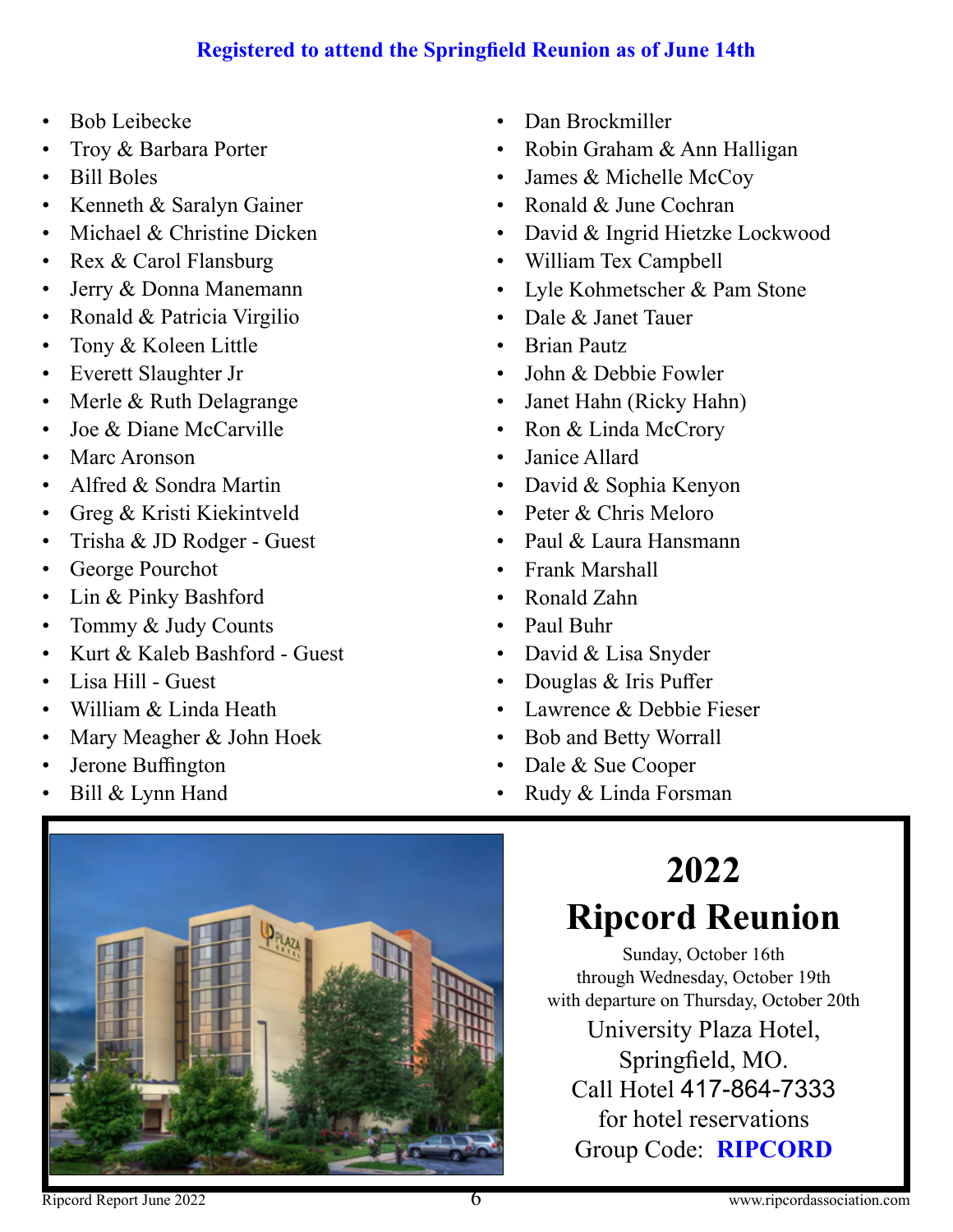# **RIPCORD REUNION 2022** SPRINGFIELD, MISSOURI

[ ] I have not received a Ripcord Coin.

| NAME    | <b>PHONE</b>                                                                                     |
|---------|--------------------------------------------------------------------------------------------------|
| ADDRESS | UNIT IN 'NAM                                                                                     |
| CITY    | <b>STATE</b><br>/IP                                                                              |
|         | Will a family member(s) be attending? If yes what are their names? (For name tag purposes only). |

### **Arrival Date Departure Date THE HOTEL PROVIDES FREE TRANSPORTATION FROM THE AIRPORT. Do not send a check if you paid for the 2020 reunion and did not request a refund!**

Registration fee of  $\frac{\sqrt{3}}{2}$  is enclosed for  $\frac{\pi}{2}$  Adults and  $\frac{\pi}{2}$  children under 18. \$35 for children under 18. For adults see discounts below !

### **DISCOUNTS FOR EARLY REGISTRATION:**

| <b>Before May 15, 2022</b>           | \$75 per adult  |
|--------------------------------------|-----------------|
| <b>May 15, through July 15, 2022</b> | \$80 per adult, |
| July 15, through Aug 15, 2022        | \$85 per adult. |
| After Aug 15, 2022                   | \$90 per adult. |

**Your registration fee covers the cost of the snacks, beverages, hot hor d'oeuvres on Tuesday night and dinner on Wednesday.**

### **Registration fee due no later than Sept 1, 2022. Make your check payable to "RIPCORD ASSOCIATION" Mail your check with this form to: Peter Meloro, 107 Maple Drive, Spring Lake Hts, NJ 07762. Questions? Call Pete at 732-947-1664 or Frank Marshall 609-472-0970**

**AGENDA**

| <b>Sunday, October 16:</b>                                    | Hospitality suite opens at 1200 hours. (Self guided tours and shopping)                               |  |
|---------------------------------------------------------------|-------------------------------------------------------------------------------------------------------|--|
| <b>Monday, October 17:</b>                                    | Hospitality suite opens at 1200 hours. (Golf in the AM) (Self guided tours)                           |  |
| <b>Tuesday, October 18:</b>                                   | Hospitality 1200 Hours. Hot hors doers 1730 hours                                                     |  |
|                                                               | <b>Wednesday October 19:</b> Business meeting for association business in Hospitality room (1100 hrs) |  |
|                                                               | Dinner with cash bar starting at 1700 hours done by 2200 hours.                                       |  |
| <b>Thursday, October 20:</b>                                  | Homeward bound                                                                                        |  |
| Monday golf outing (a separate fee). Check if you will play [ |                                                                                                       |  |

# **HOTEL RESERVATIONS MUST BE MADE SEPARATELY BY Sept. 14, 2022 CALL 417-864-7333 for Univ. Plaza Hotel**

Ask for HOTEL RESERVATIONS and mention the GROUP CODE**: RIPCORD (**Price is \$94 per night plus tax: breakfast is included.)